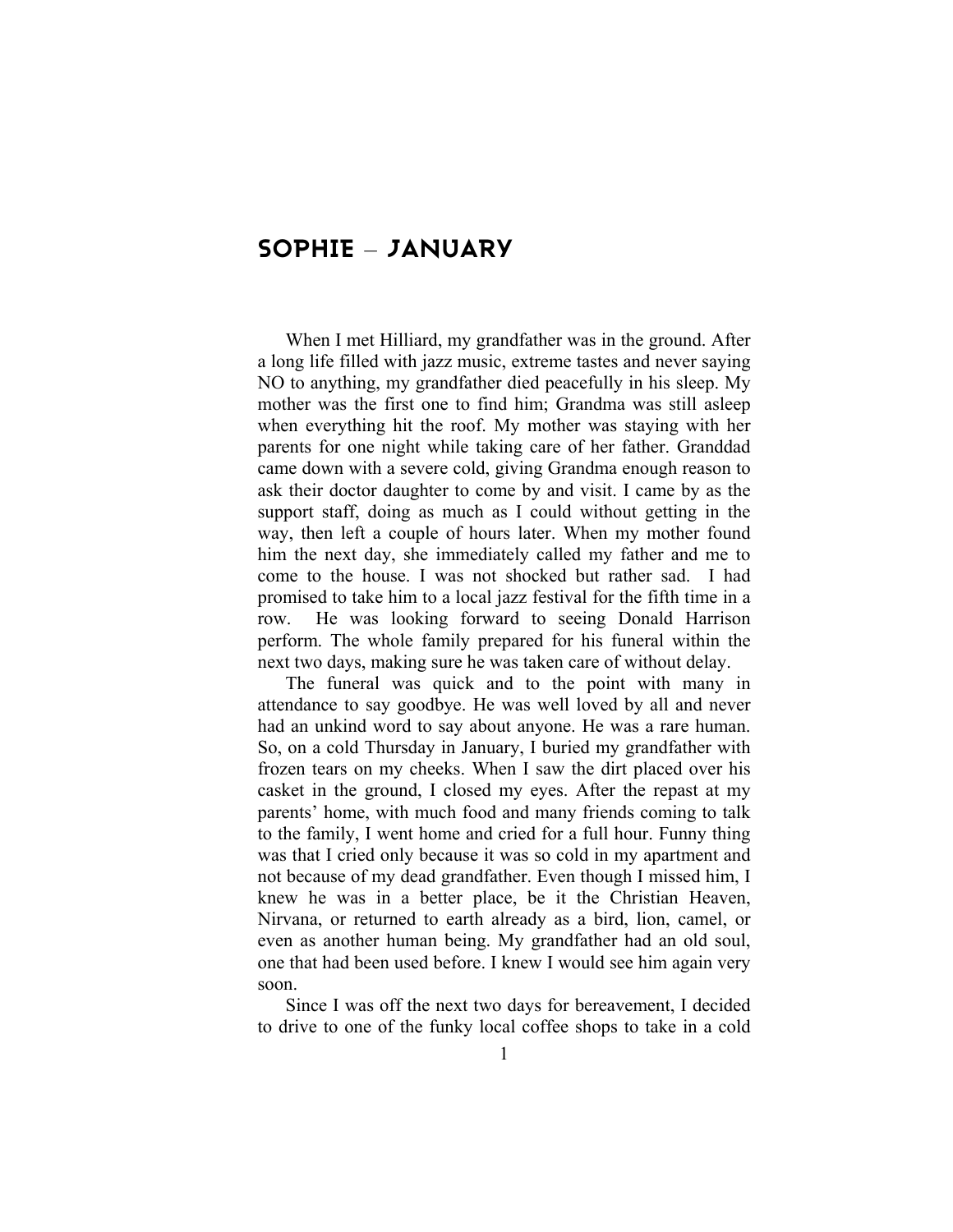and sunny day while sipping a cup of hot tea. Although I had 20 different kinds of tea at home, I wanted to be out among people that were not affected by my Granddad's death. I wanted to remind myself that the world did not end just because he died. Perhaps it was shallow of me to think like that, but for me it was necessary. I drove to Indigo Bean and ran inside because it was freezing cold. I ordered a pot of Japanese Sencha while looking at some artwork by a local artist and then found a quiet corner table and sat down. I looked out the window as I pulled out my latest read from my messenger bag: *Anna Karenina* by Leo Tolstoy. I was in the middle of the massive tome and I couldn't wait to dive back into  $19<sup>th</sup>$  century Russia. I prepared my cup, opened up the book to my bookmark and began to read. Soon, Tolstoy's words caught me like a flame and I knew several hours would be lost today.

What I did not realize then was that while I read and absentmindedly drank tea, a man watched me with great interest. After twenty minutes of reading, I finally looked up, saw his face and smiled. He grinned as he got up from his table and sat down across from me.

"I know this sounds so cliché but I could not help noticing what you were reading," he said in a deep and thoughtful tone. "You don't find too many people reading *Anna Karenina* these days, then. Tell me, for school or pleasure?"

"Simple pleasure," I replied. "I'll read anything I can get my hands on as long as it has a good story." I placed my bookmark in the book and fanned through it a couple of times. "I read *Crime and Punishment* not too long ago and wanted to return to Russia."

"I read *Crime and Punishment* when I was vacationing in Paris a year ago," he said as his eyes stared into my own. Was he searching for something I wondered, or was he just trying to size me up? To this day I still don't know, but what I did know was this: I was attracted to him. He took my book and caressed the cover (cheap trade paperback) then placed it back on the table and extended his hand out to me.

"Hilliard Ravensdale," he said as I shook his hand with a firm grip.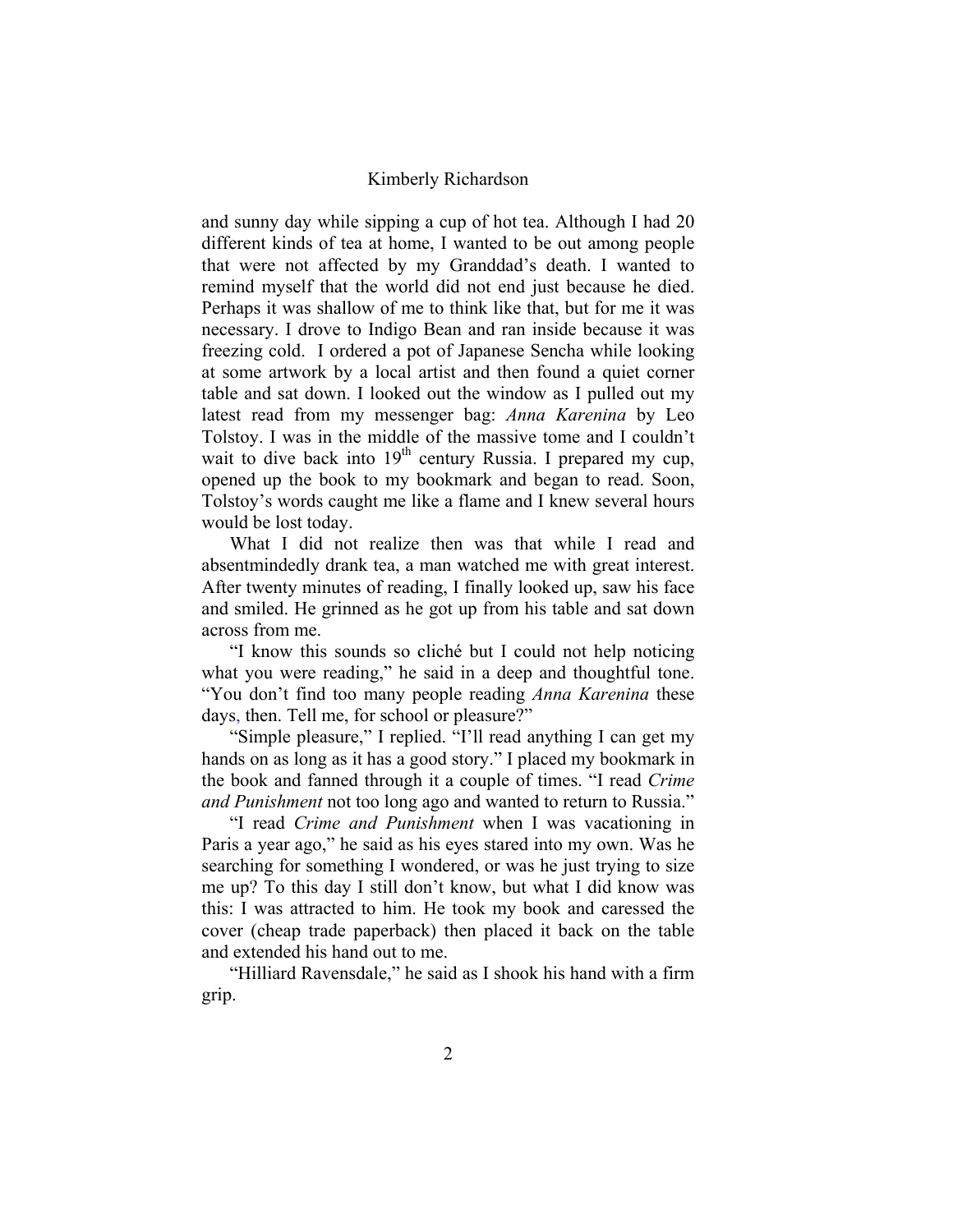"Sophie Joyce." We shook hands for several seconds in silence, our eyes never leaving the others', and then I released mine and smiled. I knew this man. I had read his novels, and here he was sitting across from me in a small coffee shop in Memphis. "I know who you are," I said. "I've loved every one of your novels." He smiled and for a moment, I almost sighed like a schoolgirl with a crush on her professor.

"Thank you very much, Mrs. Joyce."

"It's Miss and please call me Sophie."

"Only if you call me Hilliard, then." I glanced down at his hand and noticed no ring. Maybe he had a girlfriend, or maybe he was gay. However, I wanted to talk to the author not shack up with him. Dismissing the typical girly thoughts from my mind and replacing them with literary ones, I said, "So, are you working on anything new?"

"Actually, yes I am. In fact, I'm here trying to gather research for possible characters. I'm just people watching, drinking vanilla lattes and taking notes, then."

"Seen anyone interesting so far?" His eyes glanced over my whole face and I tried like hell not to blush but did so anyway.

"I have never seen a black woman blush before," he murmured. "I love it. Suits you, actually." I smiled as the blush remained. "Was that the wrong thing to say? Should I have been more PC or something, then?" He waved his hands around for emphasis, causing me to laugh.

"Actually, to be honest," I continued, "I don't like the PC crap. To me, it sugar coats what people are really trying to say. I want the real meaning behind words, not just something to please the intelligent black woman who reads a lot." My last statement caused his eyebrows to go up in surprise or acceptance or perhaps both.

"Well said, I think. And yes, you are beautiful when you blush, but you are beautiful even when you don't. I've never said that to a black woman before and honestly, I am glad I said it." He smiled as he looked down at his hands. I looked at them as well. They were long and slender, and some of his fingers were stained with ink. They were hands that typed and wrote for a living, I thought. I wanted my hands to look like his one day; I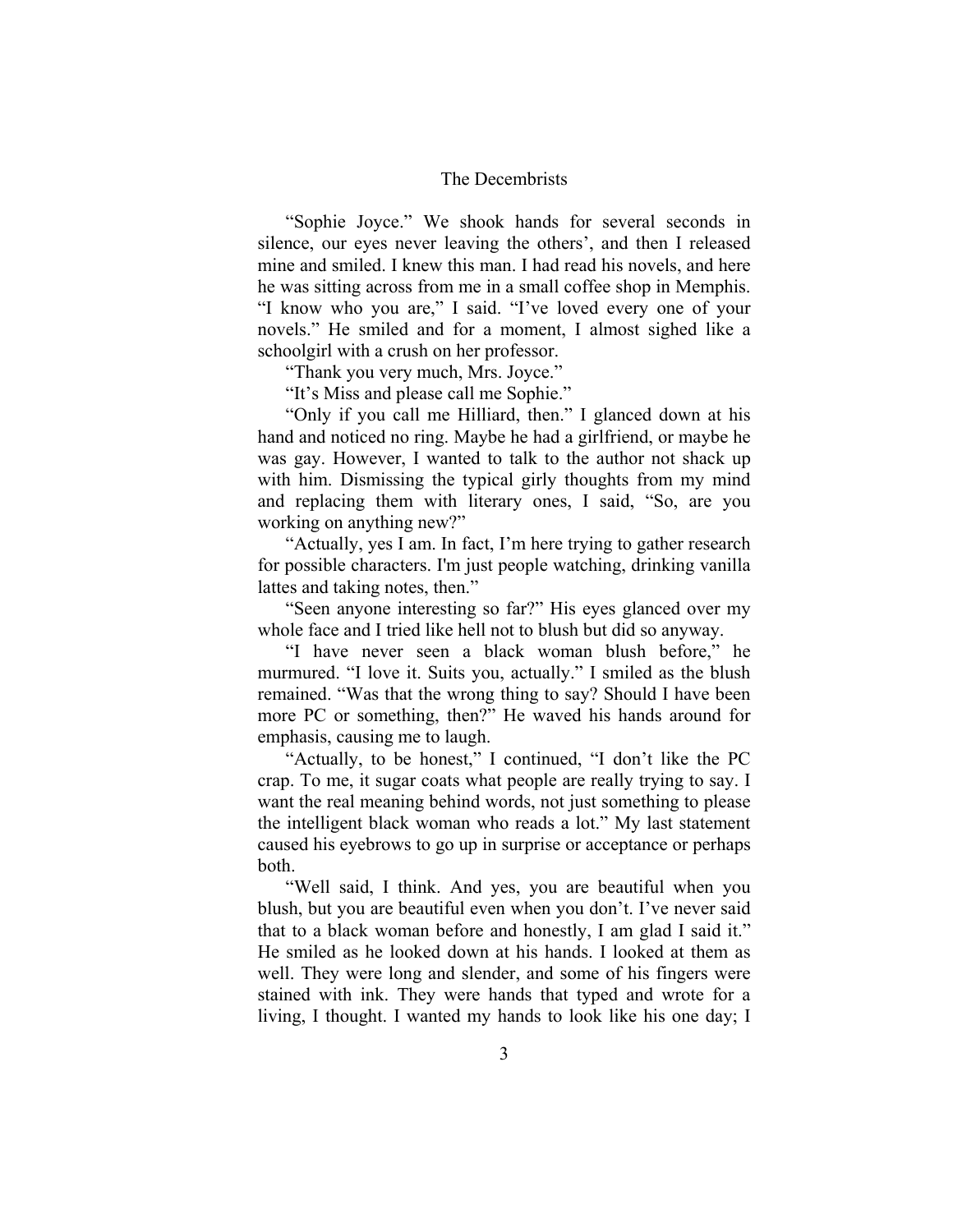was currently working on my first novel and still wet behind the ears. Here was a man who not only wrote for a living and supported himself with his words but he also lived the life I so desperately wanted, the life of an eccentric and creative soul. I wanted to reach out and touch his hands to feel the fingertips that graced a keyboard and produced such literary mammoths. Without thinking further on the matter, I did just that. For a second, his eyes remained focused on his own hand, then they moved to my hand, and then he looked up at my face and smiled.

"Do you mind if I bring my stuff over here? I think your table is bigger than mine." I nodded yes and he got up to retrieve his bag, journal and latte. When he sat down again he said, "Why did you touch me like that?"

"Because I wanted to know what your hands felt like," I replied, not caring if he thought my answer was dumb. "I wanted to know what an author's hands felt like."

"And how do you feel now that you've touched my hands, then?"

"Makes me want to finish my novel even faster."

"Ah, so you're a writer too, huh? I figured as much." He took a sip from his cup then set it by his hand. "And what are you writing?"

"A novel about a woman who reads *Anna Karenina* and suddenly, her world begins to change and become that of what she reads." He nodded as he took another sip of his drink.

"Anyone wanted to look at it yet?"

"I do have one friend who is a publisher; he wants it once I'm done"

"What company?"

"Corvus Corax Publishing."

"Ah yes, Andrew and the gang, huh? Good people and a good choice."

"They're good in my book since they want to publish my first novel."

"How far along are you?"

"I'm actually done, but I am editing it a final time before I give it to him." He sighed, finished off his cup and set it far away from himself.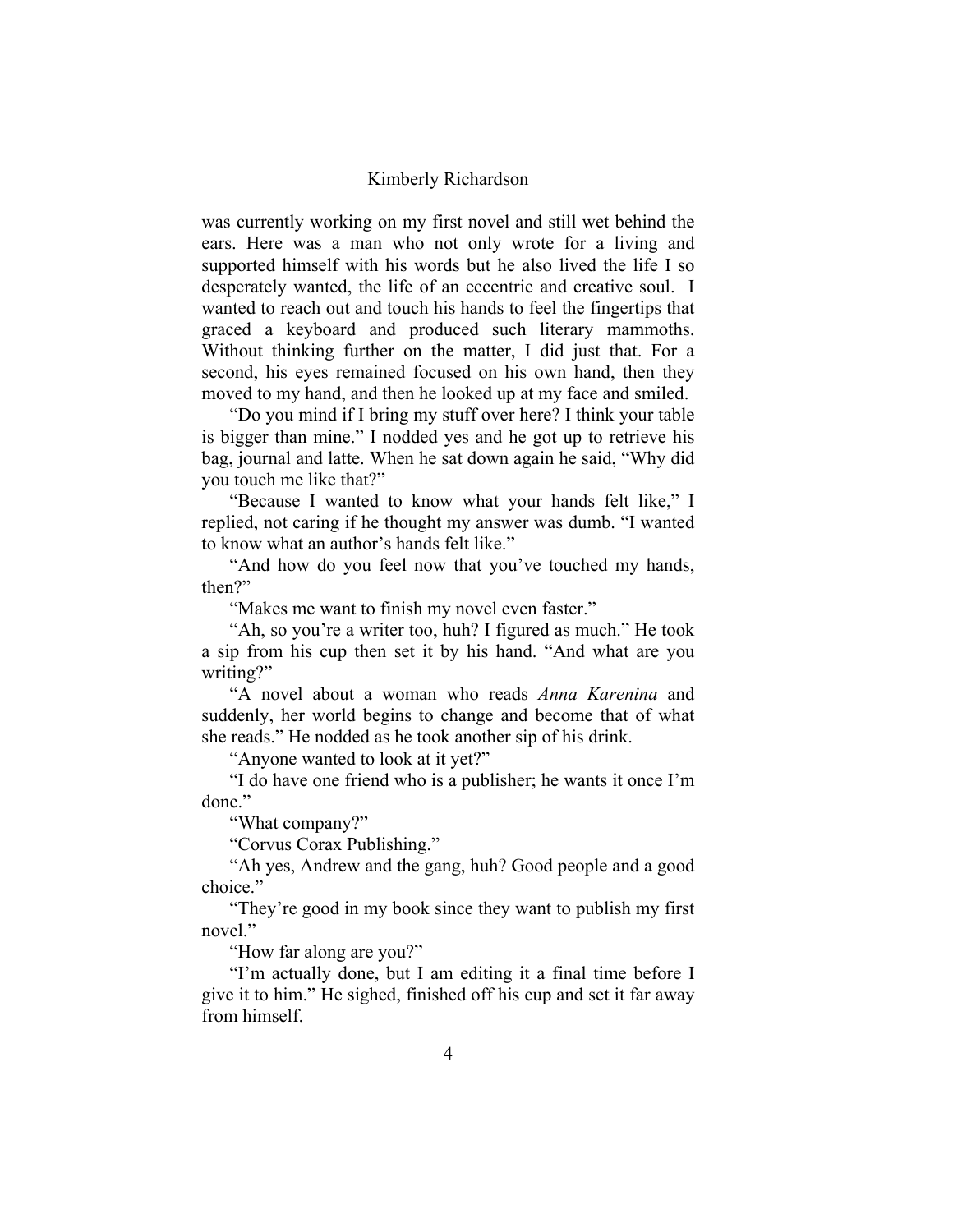"Do you mind if I read it before you give it to him?" I was stunned; Hilliard Ravensdale, one of the biggest, well-known authors in this country, wanted to read my work. The man who I placed next to British author Ian McEwan, God of Literature, and based all of my literary hopes on, wanted to read my work. For a brief second, I only stared at him in mute shock. I felt that my words would betray me and make me out to be a gushing admirer. However, he wanted to read MY work. He made the suggestion, not I. I quickly reeled in the emotions and returned to being a writer.

"As much as that makes me feel really good right now, I would like to finish my edits and then give it to my, hopefully, soon to be publisher. No offense."

"None taken, Sophie. However, what about dinner tonight? Fuel Café perhaps?" I looked at him, wondering if perhaps I offended him in refusing to let him read the work. Then again, he invited me to dinner, so…

"Fuel Café sounds lovely. What time would you like to meet?"

"How about if I pick you up at your place, say around 6pm, then?" I blushed again, harder this time, as I now stared at my hands. Suddenly, I saw his hand touch my own. He gave it a brief squeeze and said, "All I want to do is get to know you." I looked up, saw his green eyes actually deepen in colour, and told him my address.

\*\*\*\*\*

I paced around my living room in a nervous fit. In twenty minutes, Hilliard Ravensdale would be at my place and I still had no idea what to wear. Fuel Café was a really hip and cool restaurant in the Midtown area of Memphis and the last time I went, I wore yoga pants and an oversized shirt. Although I wanted to dress for comfort, I still wanted to impress Hilliard. After all, he had connections that I could possibly use in fueling my own literary career. I paced around once more while occasionally glancing out of my windows at Midtown Memphis in all of its glory at night. The headlights played momentary spots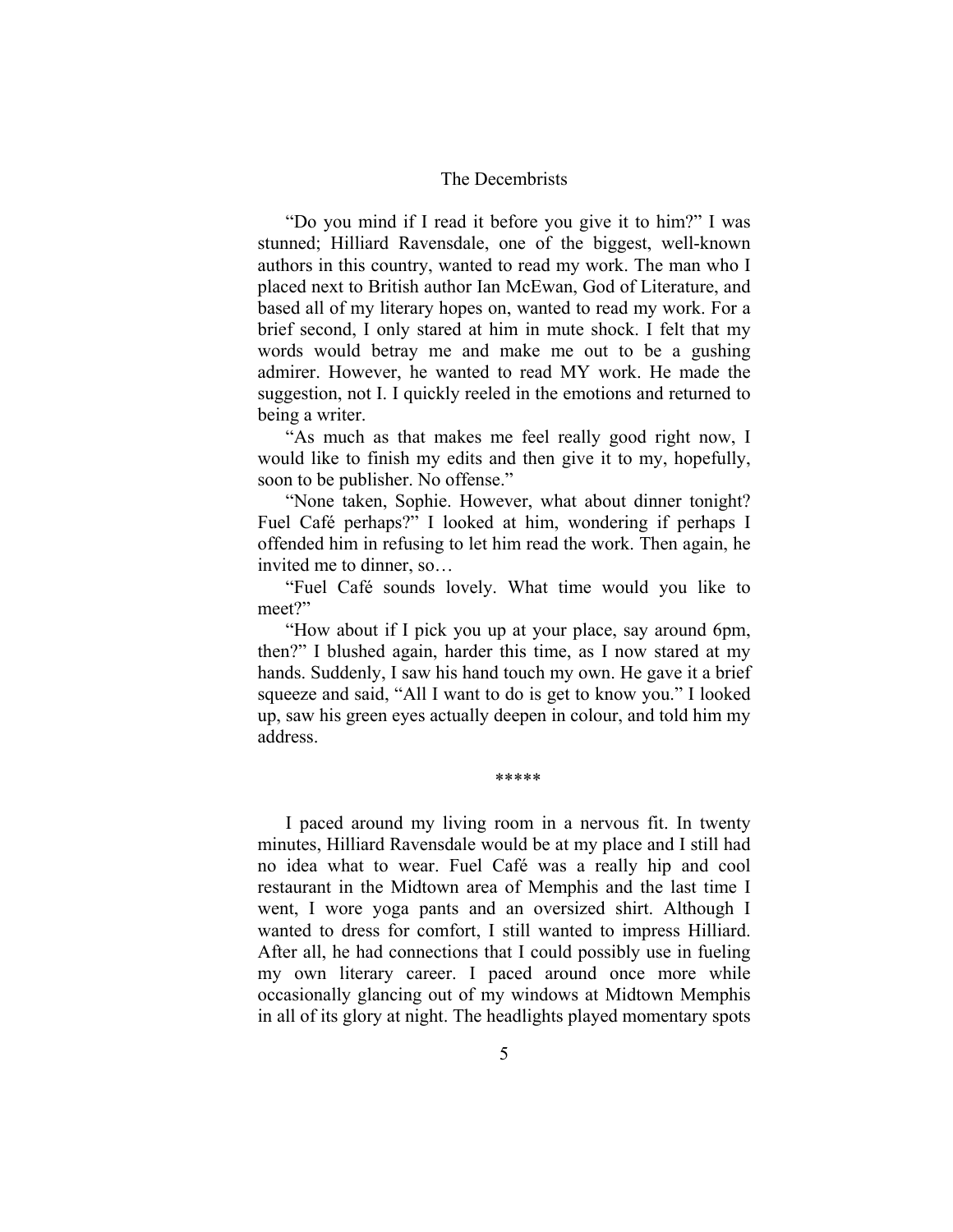of false hope along the street as people drove to their destinations, not aware of how it all played out so deliciously well together.

I moved to Midtown ten years ago because I wanted to be around the bohemians, the artists, the people who refused to conform to safety and reason. I wanted to be alive and experience every sensation possible while understanding just why I did what I did. I wanted to learn more about Memphis and what she, as a city, could offer me. So far, she offered me quite a bit and still had more to give, as long as I was still willing to take it. When I returned home from university in Boston, Massachusetts, I hated Memphis, claiming that it was awful and it would drain the life out of me. It did, but only because I allowed it to happen. When I finally realized that my life would change only with me taking that first step, I took that step and never looked back. Now I had a good shot of being published while learning about my life and why I was repressed and held back simply because I was afraid. Now, I had a chance to be alive.

When those thoughts entered my head again as I paced, I stopped and walked into my bedroom to pick out something to wear. I did not care what Hilliard thought of my clothing. I just wanted to enjoy a good night and a good meal with a man that did what I wanted to do.

Just as I put on my earrings, the phone rang; it was Hilliard. I picked up my phone, no longer nervous.

"Hello there, how are you?" he said in that same deep and thoughtful voice.

"Doing good. Would you like to come up or shall I meet you downstairs?"

"If you don't mind, I'd like to come up, then."

"When you come in, use the second set of elevators."

"Right. See you soon, Sophie." I hung up the phone and turned on my CD player. Although my grandfather was in the ground, I still felt the need to play jazz. I wasn't ready to leave the music just yet, even though I knew I could come back to it at anytime. Jazz would forever mean my grandfather in my mind. As Herbie Hancock performed *One Finger Snap*, I heard a knock at the door. I walked over and opened it revealing Hilliard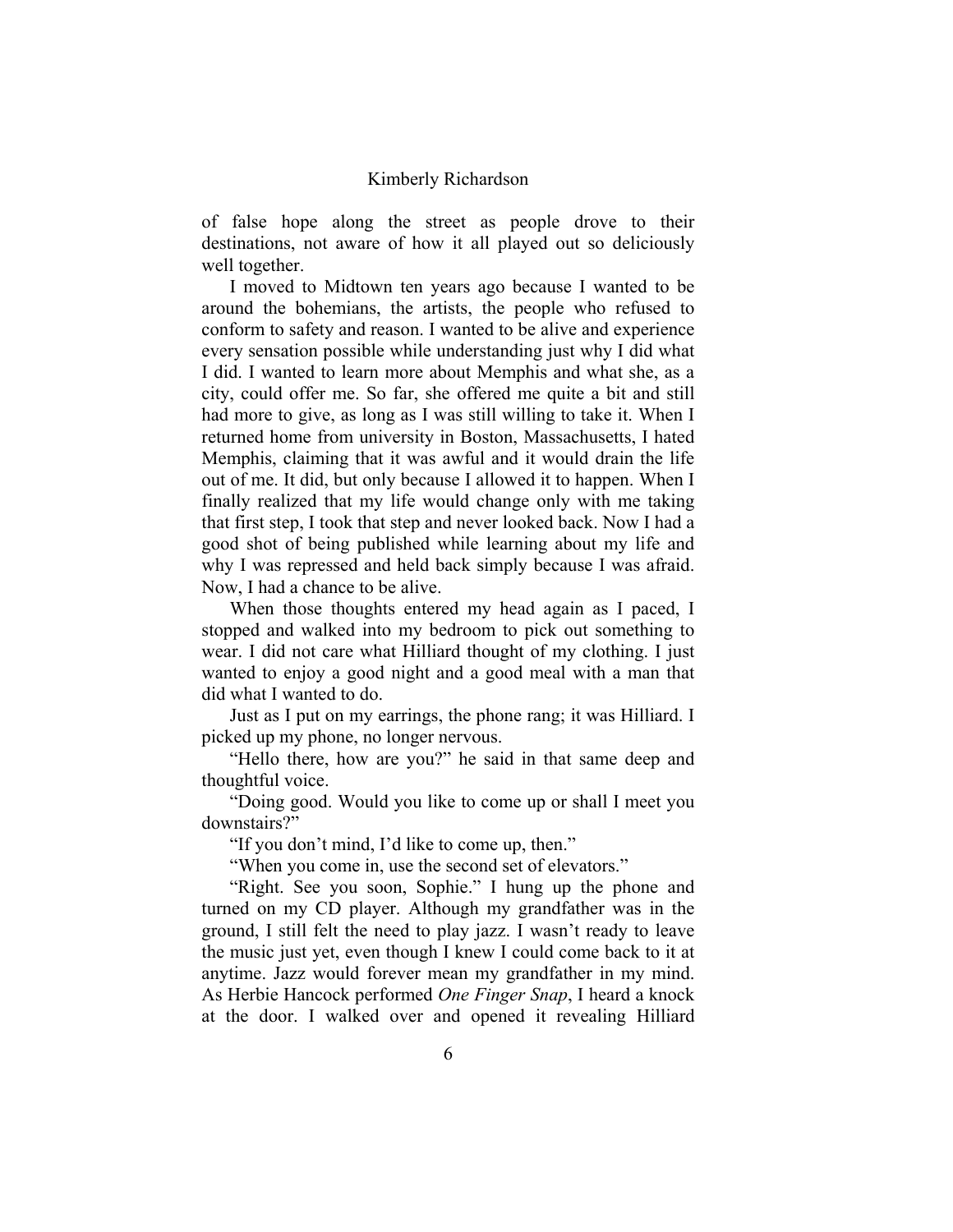dressed in a black sweater, jeans, a dark grey wool coat and black loafers. His salt and pepper hair fell all over his head and for a moment, I wanted to ask him if there was a strong wind outside. He held a bunch of roses as he walked in.

"Ah, good ol' Hancock, then?" he said as he walked into the living room with me following. "Good taste. Like jazz a lot, then?"

"Yep, my granddad was the jazz lover in our family. He taught me everything I know about jazz."

"Was he a musician?"

"No, just loved the music and collected many records. I'm supposed to be getting them this week. Several hundred, I think."

"I know you'll have quite the collection," he said as he handed the roses to me. I took a long and satisfying sniff of the lovely bouquet. "I wasn't sure if you'd like roses but I figured it couldn't hurt."

"You're the first person to actually buy roses for me."

He smiled sadly. "Glad I was, then." He took the roses from me, placed them behind his back, pulled me closer to him and kissed me tenderly. For several seconds, I did not know where I was or who I was. All I knew were his slightly cold lips and I was glad for them. I could smell a soft scent of lime mixed with sandalwood on his clothing and skin. I closed my eyes and melted into that scent wanting more but knowing I could only have so much tonight. When Hilliard pulled away he said, "Do you have a vase?" I walked into the kitchen to find one, leaving him in the living room. "You know, I've never been in Kimbrough Towers before yet I've driven by here a million times," he said.

"Yeah, I've wanted to live here for quite some time but never thought I made enough to live here. Turns out I did." I found one of my vases and filled it halfway with water then carried it out into the living room. Hilliard took the vase from me and placed the roses inside while I turned off the music. I then led him out of my place with only one thought: I was in love with him.

\*\*\*\*\*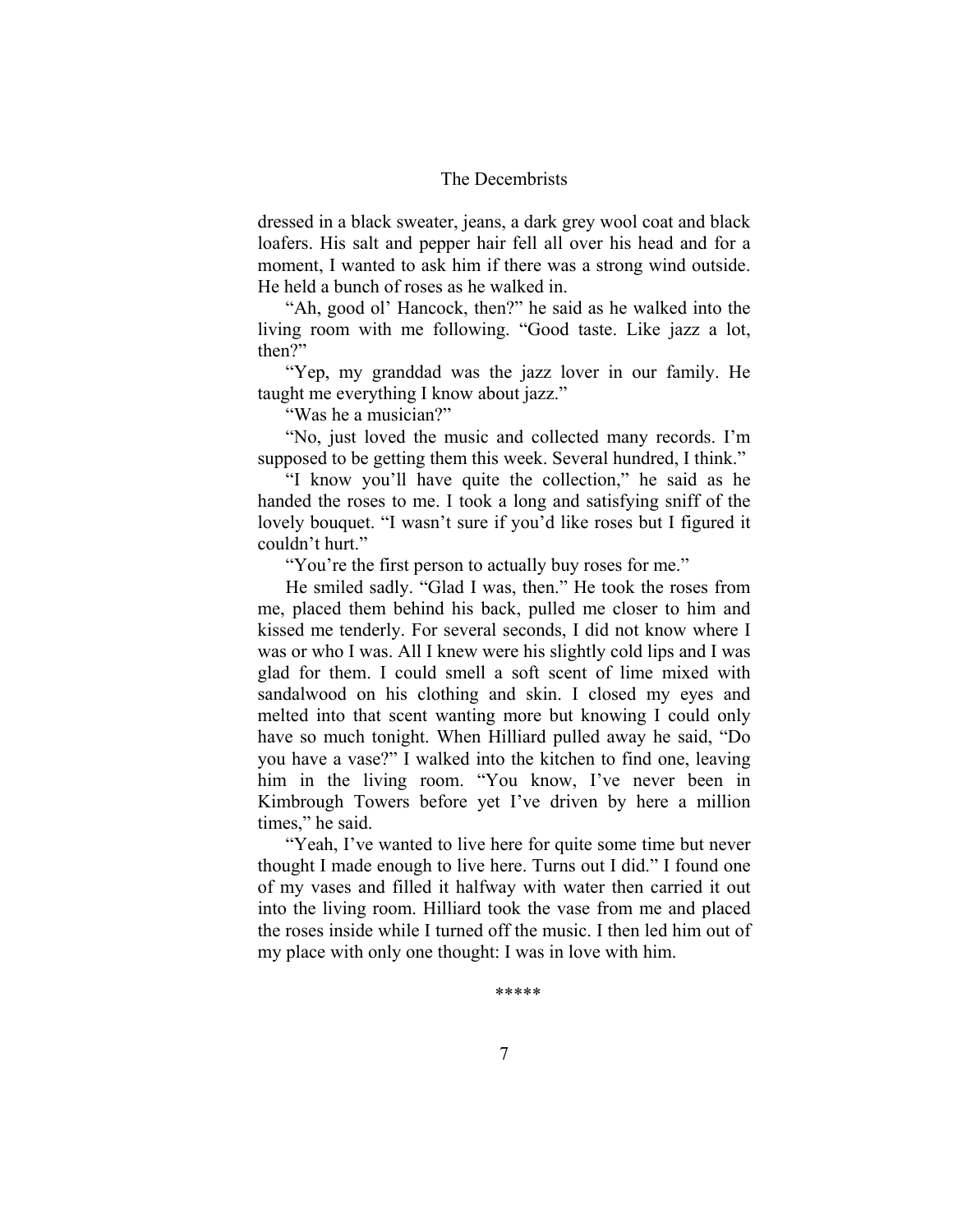We arrived at Fuel Café within five minutes, thanks to Hilliard's driving. At first, I wanted to be the driver, but Hilliard insisted that he do the honours.

"Besides, this is our first date; let me be the chivalrous man," he said in a joking manner. When we pulled into the parking lot, he got out of the car and walked over to open my door. He helped me get out of the car then took my arm and linked it with his. I smelled his cologne again as we walked side by side into the restaurant. At once, all eyes turned to us and I wanted to hide from embarrassment. As a best selling author several times over, Hilliard's face was well known to the general public of not only Memphis, Tennessee, but also the literary world. He walked in, his eyes searching for familiar faces, while the restaurant patrons stared back in amazement and wonder: *Just who is that younger black woman next to him and why are they so close?* I was sure those thoughts ran through some of the patrons' heads yet there was nothing I could do about it. Hilliard noted my nervousness, patted my arm and then kissed me on the cheek.

"Dear, let's sit down, then," he said as a waiter strolled by and told us to please seat ourselves. Hilliard gripped my arm again and led me to an empty table for two while some of the patrons went back to eating. Others still kept their eyes focused on us, but then they too left us alone when they realized that we were going to eat just like them. We were going to be boring just like them. Hilliard pulled out my chair then pushed me close to the table; he was being quite the gentleman tonight. When he sat down, the waiter came by and handed us menus then asked us what we wanted to drink. I asked for a glass of iced tea while Hilliard asked for a glass of water. The waiter walked off and immediately Hilliard began talking.

"So, as I said before, Sophie, I like you. I like you very much, then. I won't go into my life story because I am sure you already know it, correct?" He arched one of his eyebrows as he said the last line to me. I hid my smile with my hand. Hilliard reached out and removed my hand. "Don't cover that up," he said with a slightly stern voice. "I like your smile." I smiled again.

"Thanks. I do that without thinking. So, I am supposed to know all about you, huh, because I know who you are?"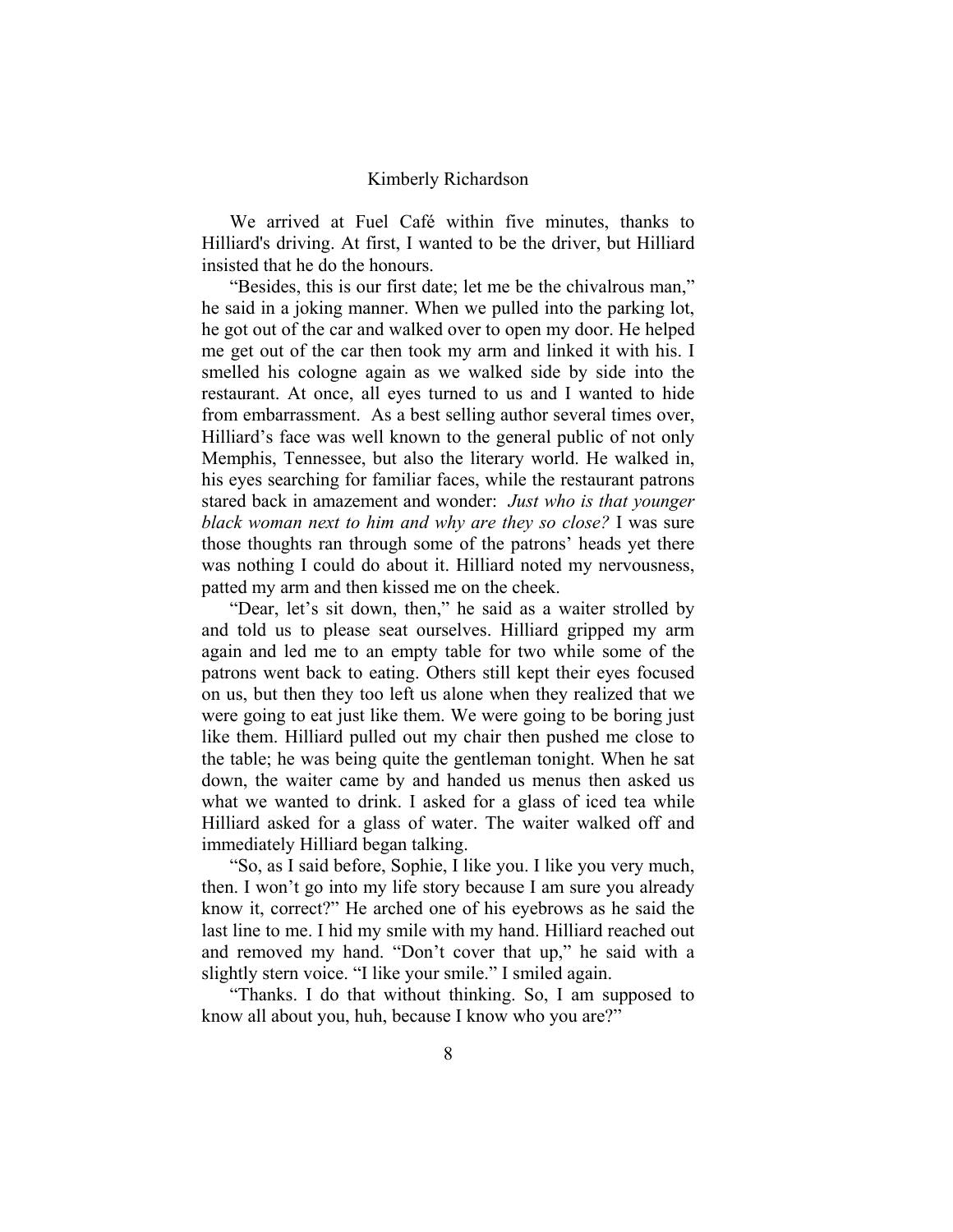"Well, my life has been made quite public these last couple of years. I don't see why you of all people would not know anything about me, then."

"Strange thing is," I said, just as the waiter brought our drinks to the table, took our orders and walked off, "I want to know how old you are." He laughed, a deep rich sound like a tolling bell and then said, "I thought for sure you already knew that. I'm 49, turning 50 in August. Is that a problem?"

"No, no, not at all. Just curious, old boy, you know."

"Old boy?" he said with a smirk.

I waved my hands in slight frustration. "Sorry, bit of an Anglophile, so I say things like that without realizing it."

"Great gods," said Hilliard, as he rolled his eyes, "let me guess; you drink your tea while watching period dramas on the telly. Am I right?"

"I have over twenty blends at home and I love my BBC drama DVDs."

"Actually, I can't make fun of you. I also enjoy the *camellia sinensis*." He sighed and then smiled, showing all of his slightly stained teeth. Coffee, fruit juices or perhaps he was a smoker I thought and then let the matter drop. He took a sip of his water with a deliberate carefulness, as if he was afraid of spilling it all over himself. He had such interesting moves and speech patterns; everything was so deliberate with him. I wondered if he could do anything by accident.

"So, Sophie, are you dating anyone?"

"No. The last man I dated was quite wrong for me and I refused to play his mind games. He was the latest in a long line of losers, idiots and other unsavoury characters that I misjudged greatly."

"And are you so jaded now that any and all men are off limits to you, then?" He leaned forwards and I caught a whiff of his cologne.

"Good question. I will admit, having dinner with you is very lovely and I am so glad you invited me. However, I have no idea what to expect from either this or from you tonight. I mean, although I know who you are and all that-" He waved his hands in silencing me.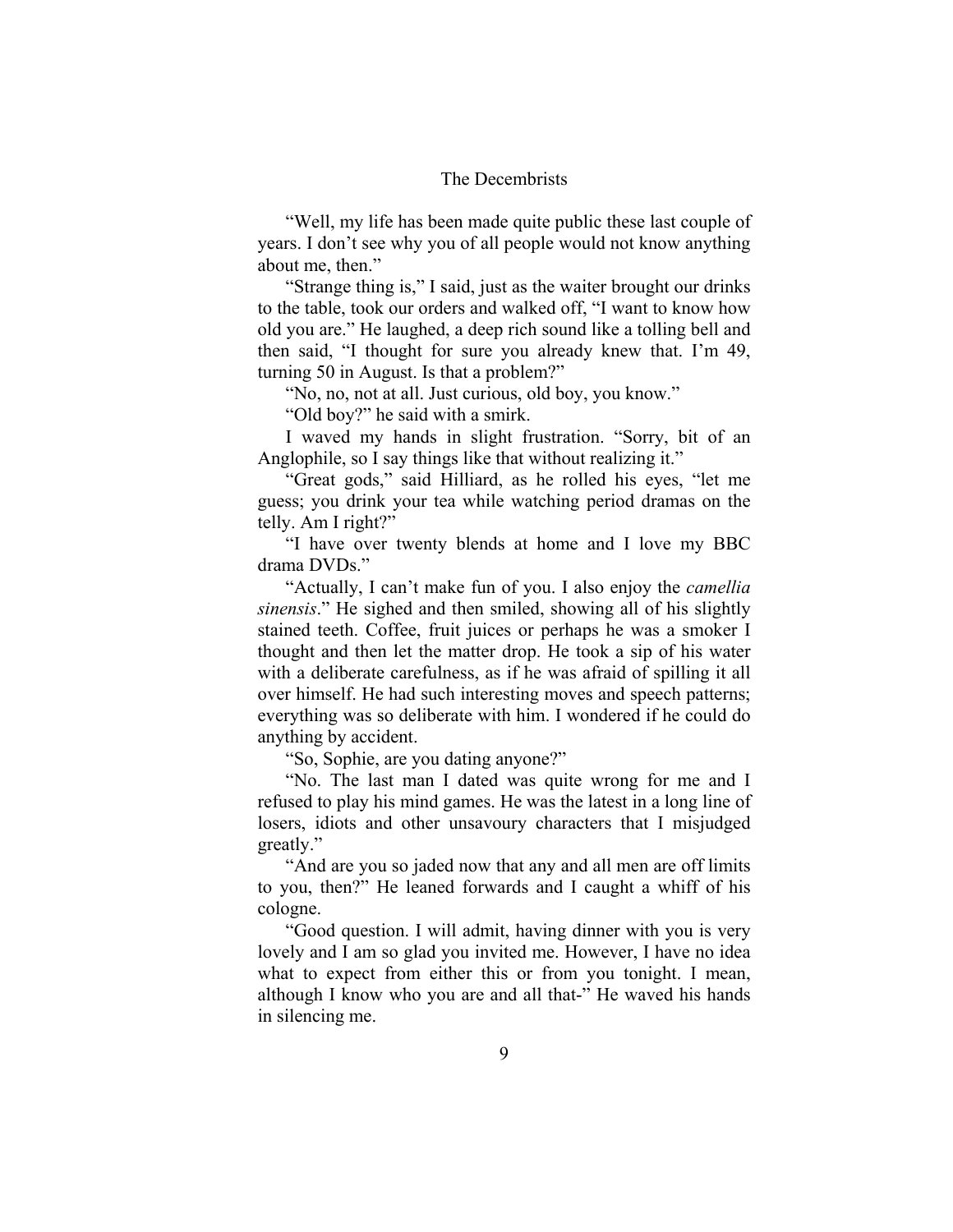"Let tonight be a fun night for both of us. I wanted to take you out and get to know you better. Let's leave it like that," he said as he raised his water glass. I raised my glass of iced tea and we clinked our glasses in a good-natured toast.

\*\*\*\*\*

Three hours later, we were kissing in his car. His hands caressed my cheeks yet did not stray lower than my face. I could taste faint hints of his dinner, bison chili and brownie a la mode, mingled with the Carmex he placed on his lips as we exited the restaurant. His hands felt so soft against my oily skin; they seemed to want to explore every crease and line in my face. My own hands gripped his arms and for the first time, I felt his muscles through his sweater. He stiffened when my hands touched his arms and then later relaxed as we continued our kiss. Several minutes later, he pulled away from me and said while still holding my face, "Although I would love to follow you back to your apartment tonight, I will instead be a gentleman and walk you to your door with the hopes that we shall see each other tomorrow, then."

"That would be lovely, Hilliard."

He smiled when I said his name while he caressed my cheek. "Where do you work?"

"I work for a law firm. However, I am on bereavement leave; my grandfather just passed away."

"Oh, Sophie, I am so sorry to hear that. Can I do anything, then?" He caressed my cheek again then took both of my hands in his own and began to stroke them.

"No. The funeral was yesterday but I do appreciate your concern."

"Then I'll pick you up for breakfast tomorrow, say 9am? The Arcade sound good to you?"

"Oh my gosh, they have the best breakfast! Sounds very good to me." Hilliard leaned in and kissed me once more, then got out of the car and walked over to my side to open my door. I received a kiss on the hand and then on my lips as we walked up to my building's front door. I wanted him to come upstairs and as he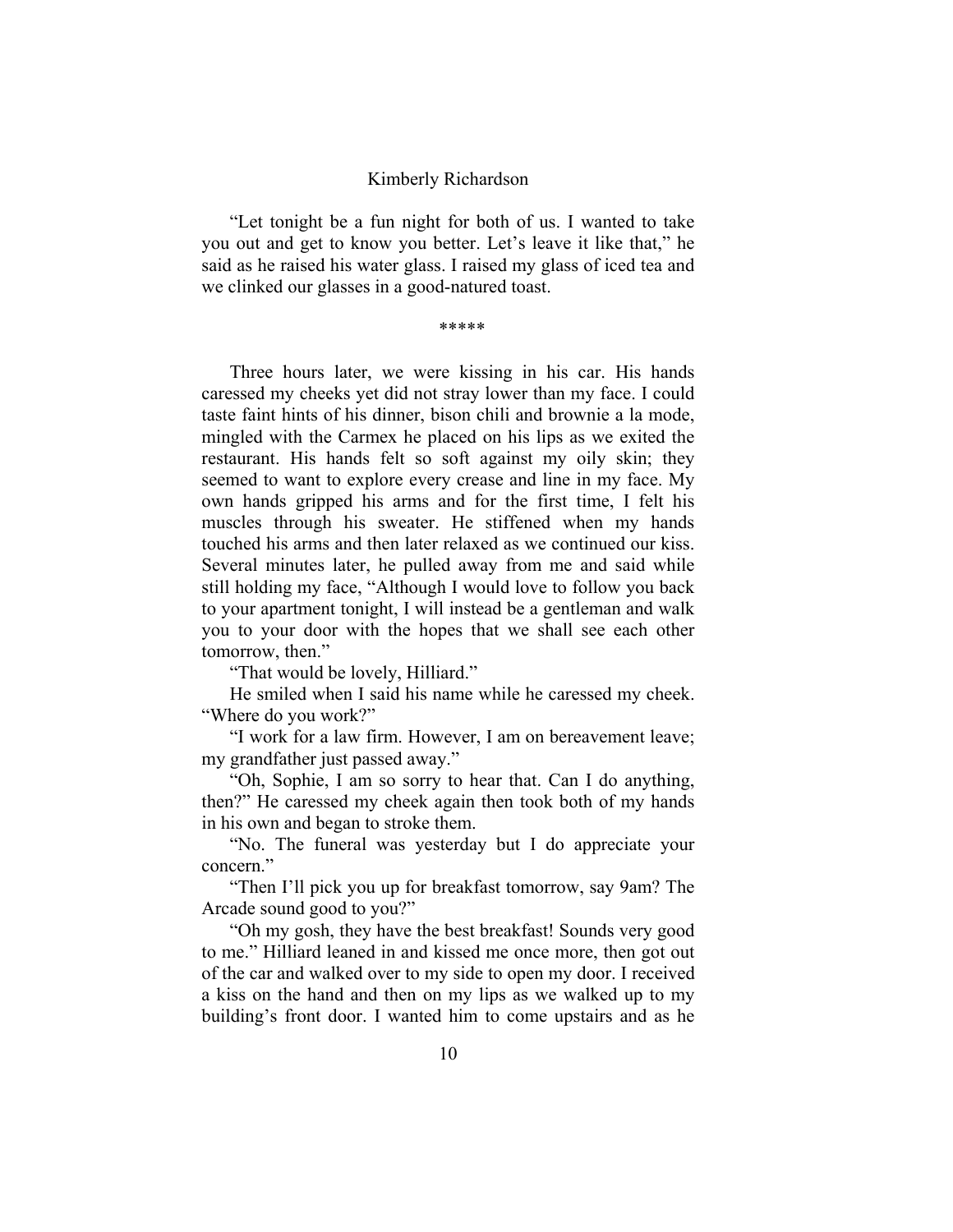told me later, he would have if I had asked. However, I said good night, kissed him again and let myself in as he stood outside watching me. Hilliard told me later that when he watched me walk away from him, he felt a tug on his heart.

\*\*\*\*\*

That was how my relationship with Hilliard began. He was a perfect gentleman to me, and although we did kiss several times during our dates, not once did he try to sleep with me, although I knew he wanted to as much as I. We actually didn't sleep together until several weeks passed of our dating and getting to know each other better. True, I had never been with a man who was 49 years old but when we finally slept together, I had no clue. He proved to be a perfect lover and then some. My previous relationships' sexual moments were dismal at best when I regretfully remembered them, but Hilliard was not like that at all. According to him, it was all about both parties taking and receiving energy, a constant flow that created a bond not to be broken while in bed. He was a proclaimed Taoist and to him, sex was the transfer of human essence, or *jing*, between partners. When I made love in the past, I closed my eyes because I was self conscious of my partner's stupid and sweaty face staring down at me while they thrust inside of me for three minutes, ejaculated then conked out while I lay in bed staring at the ceiling in boredom. Hilliard was different in that making love was just that; we made actual love. The senses worked overtime when we first came together and I was amazed at his style.

After Hilliard and I made love for the first time, he held me tightly as though he was afraid that I was going to leave him. That was the last thing on my mind; I wanted right then and there to spend all of my time with him. I loved him but I refused to tell him because I didn't want him to suddenly disappear from my life. I felt his cooling breath on my skin as he slowly breathed while trying to rest.

"I can open a window for you, if you'd like," I said trying to be helpful.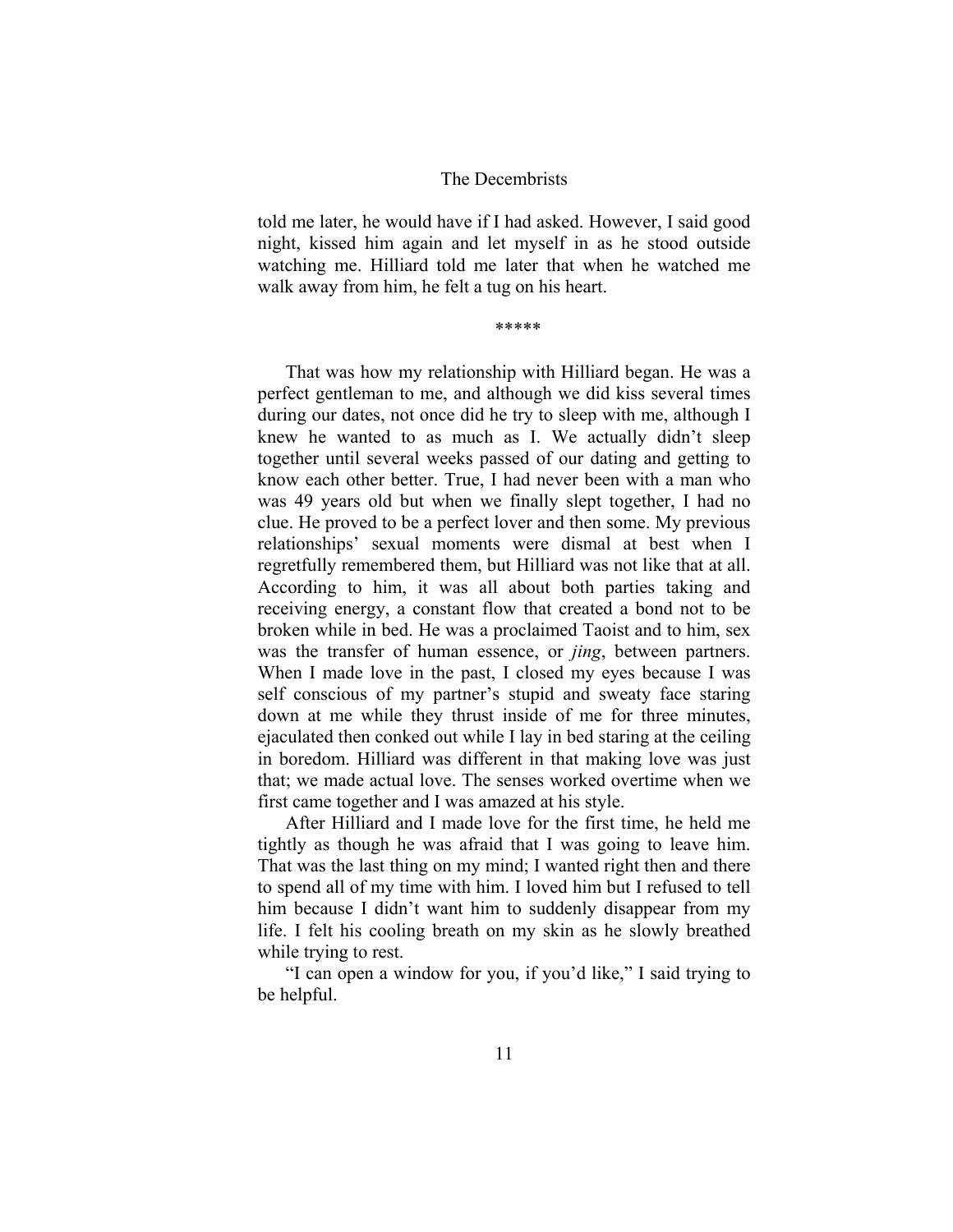"It's too cold outside, then," he said, "and right now, I don't want either of us moving. Let me feel your warmth." I snuggled in deeper and closer to him while moving the thick blankets over our bodies. I turned my head to face the window that looked out to the street and the ice that still covered some of the trees. Snow had begun to fall. I propped up my head with my arm to get a better view of the snow, momentarily dislodging myself from Hilliard's arms. He slid up to a seated position to get a better view of the snow as well.

"So beautiful, especially at night," he said while tracing a line with his finger down my arm. "Snow makes everything so peaceful, even a city." I sighed and leaned back against him, feeling his now cool skin. He leaned down to kiss my ear and we resumed our lovemaking.

\*\*\*\*\*

When I told people I was dating Hilliard Ravensdale, at first they didn't believe me. Sure, he was a well-known awardwinning author who just happened to be from Memphis, Tennessee. However, as they put it, the odds of my dating someone like that were almost impossible until those same people saw us together at a charity event or a book signing. Suddenly, I was known as Mr. Ravensdale's Special Friend. The words in capital letters even. Hilliard found it amusing when I brought in newspapers and magazines showing us off. Hilliard only laughed, claiming that the press could do whatever they liked in reporting about us; we had each other and that was that. After our first month of being together, Hilliard wanted me to move into his house, to which I said no. Although I loved being around him, which was pretty much every day and night, I still enjoyed my freedom and solitude when I needed it, yet I spent more time editing my novel at his home. I did have a toothbrush there and for some reason, it gave me a weird sense of comfort.

I told him over breakfast, one cold and sunny Saturday, that my birthday was coming up.

He glanced up from his book and smiled. "I'll take you on a vacation during the weekend. Where would you like to go?"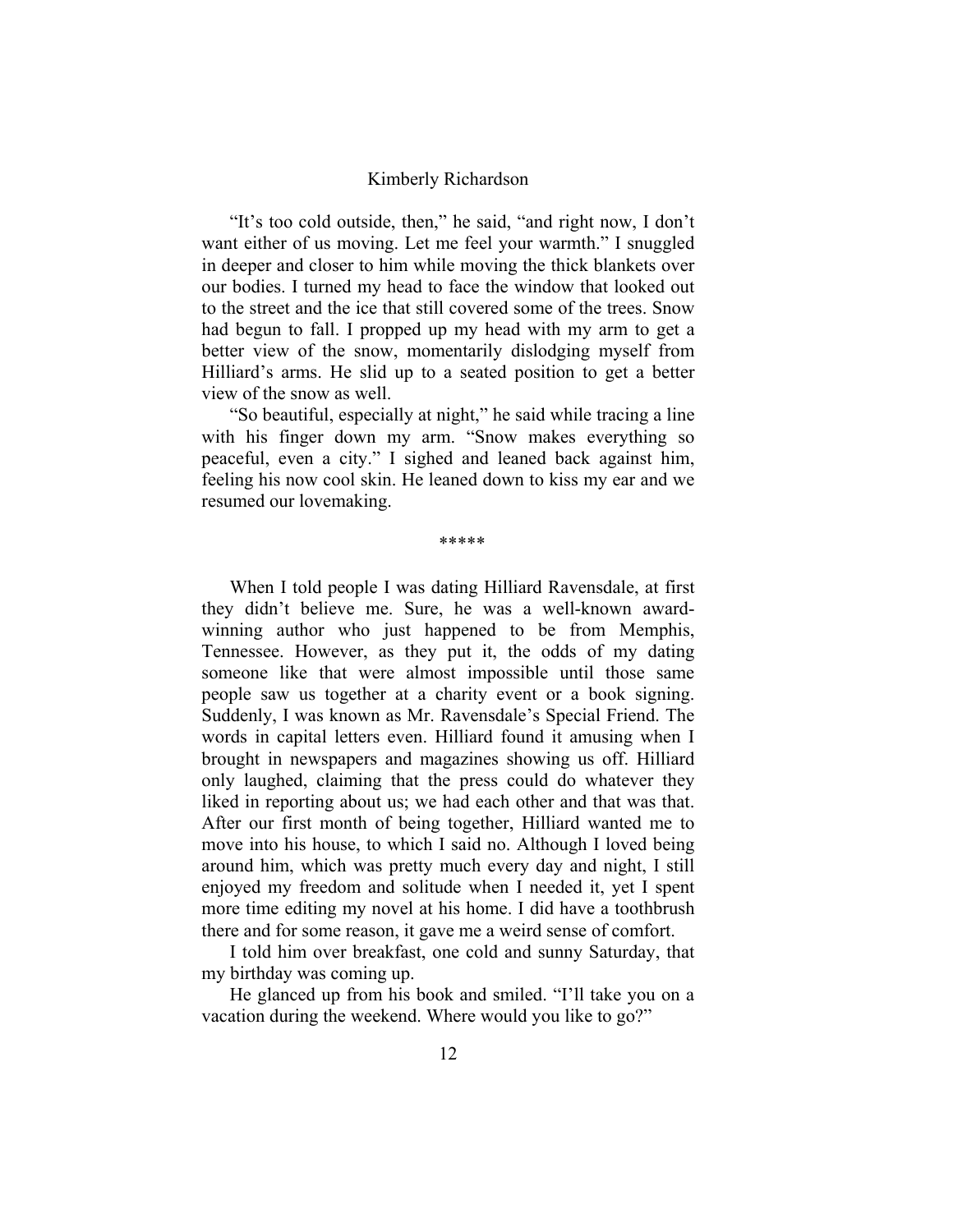"Um, Hilliard, don't you need to finish working on your novel?" I tried not to sound too harsh but from what he had told me, he was still in the initial stages of his latest work. Spinning the wheels while getting nothing done from what I could tell.

"Sophie, I am working on it but you must understand that I want to make sure your birthday is a special one." He closed his book with a loud snap. "Actually, I have the perfect idea for you but I shall make it a surprise, then." I shrugged my shoulders and smiled; that was just how he was. As much as I wanted him to focus on his work, I felt special that he wanted to do something nice for my birthday.

Since I began seeing Hilliard, my time with family dwindled somewhat yet I still made time to see them; sometimes Hilliard went with me. When I first told them about us, my parents wondered about the age difference. Hilliard, however, proved to be quite the gentleman and soon my family warmed up to him and to the idea that their daughter/granddaughter was in good hands. I was sure they were tired of my being single and/or bringing home loser men that truly had no place in my life, aside from being a distraction from loneliness. Truthfully enough, so was I.

I wasted so much of my time dating men who claimed that they were all in favour of an "independent woman" only they failed miserably in keeping up with me and later created excuses as to why they wanted to break up. Only one problem; I allowed such foolishness to occur rather than enjoy my life and get my writing career off the ground. Thankfully, I met my future publisher while attending a literary convention several months ago. His company's booth was the last one I visited after receiving pamphlets, free copies of books, bookmarks, tote bags and other literary swag from many others. Andrew, along with some of the editors, sat behind their table that featured several of their better-known authors. They had even published one of Hilliard's books. After introducing myself and telling them of my novel idea, why else was I there, he said with a laugh, Andrew informed me that he was interested in looking at my manuscript. I sent it to him that night. Two weeks later, he sent me an e-mail asking me to meet with him for coffee so we could discuss where